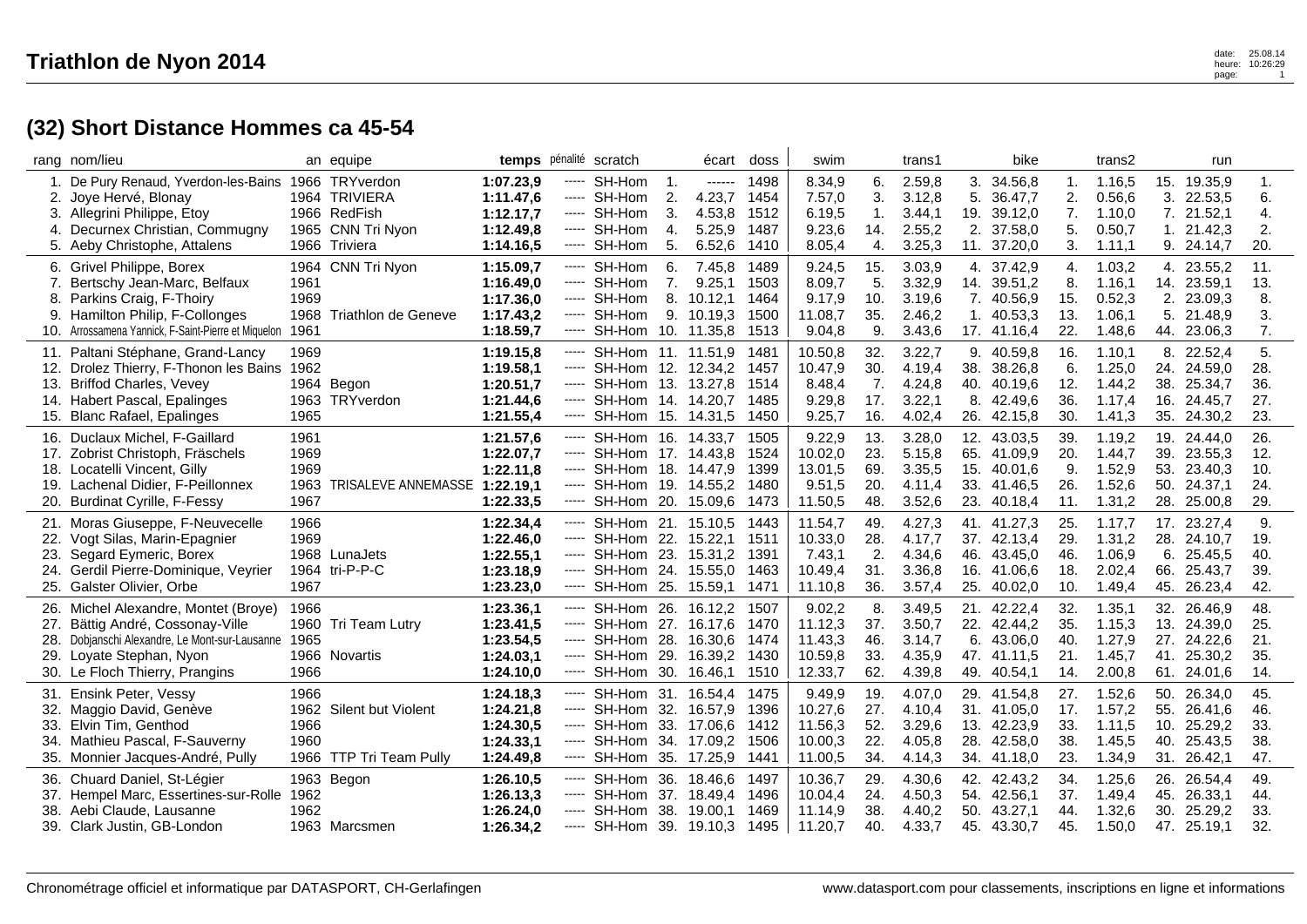## **(32) Short Distance Hommes ca 45-54**

|                   | rang nom/lieu                                                                                                                                                                   |                                      | an equipe                                     | temps pénalité scratch                                        |       |                                                                                                                                          | écart doss         |                                      | swim                                                |                                 | trans1                                         |                          | bike                                                                |                                 | trans2                                         |                          | run                                                             |                                 |
|-------------------|---------------------------------------------------------------------------------------------------------------------------------------------------------------------------------|--------------------------------------|-----------------------------------------------|---------------------------------------------------------------|-------|------------------------------------------------------------------------------------------------------------------------------------------|--------------------|--------------------------------------|-----------------------------------------------------|---------------------------------|------------------------------------------------|--------------------------|---------------------------------------------------------------------|---------------------------------|------------------------------------------------|--------------------------|-----------------------------------------------------------------|---------------------------------|
|                   | 40. Crassier Lionel, Genthod<br>41. Vial Manuel, Petit-Lancy<br>42. Den Os Frederic, Yverdon-les-Bains<br>43. Scott Chris, Hermance<br>44. Koivuniemi Jaakko, F-Thoiry          | 1968<br>1965<br>1967                 | 1969 Team ATT<br><b>1966 CERN</b>             | 1:26.37.4<br>1:26.54,3<br>1:27.03,0<br>1:27.21,5<br>1:27.56,7 |       | ----- SH-Hom 40. 19.13,5<br>----- SH-Hom 41. 19.30,4<br>----- SH-Hom 42. 19.39,1<br>----- SH-Hom 43. 19.57,6<br>----- SH-Hom 44. 20.32,8 |                    | 1517<br>1447<br>1492<br>1427<br>1479 | 12.41,8<br>12.15,7<br>9.21,4<br>11.39,9<br>11.17,1  | 64.<br>56.<br>12.<br>44.<br>39. | 6.27,5<br>3.48,1<br>4.17,4<br>4.30,6<br>5.11,5 | 20.<br>35.<br>62.        | 81. 41.24,1<br>45.24,1<br>45.41,7<br>42. 44.26,2<br>44.57,9         | 24.<br>58.<br>62.<br>53.<br>56. | 2.00,3<br>1.21,0<br>2.25,1<br>1.41,2<br>2.21,2 | 21.<br>34.<br>71.        | 57. 24.03,7<br>24.05.4<br>73. 25.17,4<br>25.03,6<br>24.09,0     | 15.<br>17.<br>31.<br>30.<br>18. |
| 48.               | 45. Pellaton Philippe, Vétroz<br>46. Grau Pierre-Frédéric, Lausanne<br>47. Perez Charles, Gland<br>Rigby Stuart, Le Vaud<br>49. Bosworth Pete, Gingins                          | 1964<br>1960<br>1968<br>1963         | 1964 Triathlon club Valais                    | 1:28.17,7<br>1:28.25,9<br>1:28.28,1<br>1:28.47,0<br>1:29.00,7 |       | ----- SH-Hom 45. 20.53,8<br>----- SH-Hom 46. 21.02,0<br>----- SH-Hom 47. 21.04,2<br>----- SH-Hom 48. 21.23,1<br>----- SH-Hom 49. 21.36,8 |                    | 1467<br>1395<br>1398<br>1426<br>1405 | 15.37,2<br>12.15,6<br>11.44,6<br>12.18,3<br>11.55,5 | 79.<br>55.<br>47.<br>58.<br>51. | 3.56,9<br>3.43,6<br>4.41,6<br>4.57,1<br>4.19,6 | 53.<br>39.               | 24. 41.07,3<br>17. 44.38,2<br>42.01,0<br>58. 42.18,2<br>43.17,7     | 19.<br>54.<br>28.<br>31.<br>41. | 2.00,5<br>1.18,9<br>2.01,7<br>1.47,5<br>1.23,2 | 18.<br>63.<br>22.        | 59. 25.35,8<br>26.29,6<br>27.59,2<br>43. 27.25,9<br>28.04,7     | 37.<br>43.<br>56.<br>52.<br>58. |
| 52.<br>53.        | 50. Bourguetou Alain, Genève<br>51. Klopfenstein Alain, Genève<br>Warin Erick, F-Bellecombe en Bauges<br>Gerosa David, Les Acacias<br>54. Du Sordet Vincent, Crans-près-Céligny | 1962<br>1965<br>1963<br>1969<br>1965 |                                               | 1:29.42,7<br>1:29.53,1<br>1:31.36,6<br>1:32.57,3<br>1:33.16,7 |       | ----- SH-Hom 50. 22.18,8<br>----- SH-Hom 51. 22.29,2<br>----- SH-Hom 52. 24.12,7<br>----- SH-Hom 53. 25.33,4<br>----- SH-Hom 54. 25.52,8 |                    | 1440<br>1465<br>1446<br>1444<br>1404 | 13.10,4<br>12.00,2<br>10.26,6<br>12.22,6<br>11.35,9 | 70.<br>53.<br>26.<br>61.<br>42. | 5.38,3<br>4.05,0<br>5.04,3<br>5.47,3<br>5.55,8 | 59.<br>71.               | 68. 44.57,5<br>27. 43.22,2<br>44.13,8<br>43.54,7<br>72. 45.40,0     | 55.<br>43.<br>51.<br>47.<br>61. | 1.52,1<br>1.50,0<br>1.52,8<br>2.00,4<br>1.37,7 | 47.<br>52.<br>58.        | 49. 24.04,4<br>28.35,7<br>29.59,1<br>28.52,3<br>33. 28.27,3     | 16.<br>61.<br>70.<br>62.<br>59. |
| 55.<br>56.<br>58. | Jowett Matthew, F-Divonne les Bains<br>Trier Mark, F-Peron<br>57. Cotton Gilles, Epalinges<br>Agostini Stefano, Pully<br>59. Barrail Marc-Henri, Crans-près-Céligny             | 1966<br>1965<br>1969<br>1965<br>1966 |                                               | 1:33.17,5<br>1:33.26,5<br>1:33.42,6<br>1:33.44,3<br>1:34.09,5 | ----- | ----- SH-Hom 55. 25.53,6<br>----- SH-Hom 56. 26.02,6<br>----- SH-Hom 57. 26.18,7<br>SH-Hom 58.<br>----- SH-Hom 59. 26.45,6               | 26.20,4            | 1493<br>1403<br>1516<br>1460<br>1472 | 13.00,2<br>11.22,0<br>11.36,8<br>12.19,8<br>11.54,7 | 68.<br>41.<br>43.<br>59.<br>49. | 4.07,9<br>4.10,7<br>5.36,2<br>4.32,8<br>4.40,5 | 30.<br>44.               | 45.09,8<br>32. 48.56,1<br>67. 46.37,2<br>46.55,0<br>51. 43.57,0     | 57.<br>74.<br>64.<br>65.<br>48. | 1.13,8<br>1.23,9<br>2.00,7<br>1.53,5<br>1.44,1 | 12.<br>54.               | 29.45,8<br>23. 27.33,8<br>60. 27.51,7<br>28.03,2<br>37. 31.53,2 | 69.<br>54.<br>55.<br>57.<br>78. |
| 60.<br>63.        | Dehlinger Fabrice, Préverenges<br>61. Sanchez José, Perly<br>62. Vallet Pascal, St-Prex<br>Geier Markus, Plan-les-Ouates<br>64. Seguin Yvan, F-Beaumont                         | 1965<br>1961<br>1969                 | 1968 Team Bombay<br>1963 Pas assez vieux pour | 1:34.14,8<br>1:34.23,5<br>1:34.51,4<br>1:35.02,6<br>1:35.36,9 | ----- | SH-Hom 60. 26.50,9<br>----- SH-Hom 61. 26.59,6<br>----- SH-Hom 62. 27.27,5<br>----- SH-Hom 63. 27.38,7<br>----- SH-Hom 64. 28.13,0       |                    | 1442<br>1438<br>1445<br>1476<br>1456 | 13.21,0<br>12.46,4<br>12.13,8<br>13.55,9<br>17.35,4 | 72.<br>65.<br>54.<br>74.<br>84. | 5.10,8<br>4.41,4<br>5.31,7<br>5.56,6<br>6.03,9 | 52.<br>66.<br>73.<br>75. | 61. 43.19.3<br>44.01,7<br>48.06,6<br>45.31,2<br>44.04,7             | 42.<br>49.<br>73.<br>59.<br>50. | 2.46,1<br>2.24,6<br>2.02,1<br>2.12,5<br>3.27,6 | 72.<br>65.               | 79. 29.37,6<br>30.29,4<br>26.57,2<br>67. 27.26,4<br>81. 24.25,3 | 66.<br>73.<br>51.<br>53.<br>22. |
|                   | 65. Lhomme Frederic, F-Annecy le Vieux<br>66. Parker Andrew, Rolle<br>67. Duc Jean-Jacques, Granges-Marnand<br>68. Pavia Diego, Nyon<br>69. Engelson Andrew, Commugny           | 1968<br>1965<br>1961<br>1967<br>1968 |                                               | 1:36.33,7<br>1:36.47,1<br>1:37.39,2<br>1:39.50.5<br>1:40.45,4 |       | ----- SH-Hom 65. 29.09,8<br>----- SH-Hom 66. 29.23,2<br>----- SH-Hom 67. 30.15,3<br>----- SH-Hom 68. 32.26,6<br>----- SH-Hom 69. 33.21,5 |                    | 1494<br>1423<br>1488<br>1420<br>1409 | 9.47,3<br>12.37,4<br>15.10,0<br>12.21,4<br>15.29,0  | 18.<br>63.<br>77.<br>60.<br>78. | 6.21,5<br>5.10.0<br>6.50,3<br>5.47,2<br>6.10,5 | 60.                      | 80. 47.56,8<br>46.58,0<br>83. 44.22,9<br>70. 49.34,0<br>77. 46.56,3 | 71.<br>67.<br>52.<br>75.<br>66. | 2.43,4<br>1.43,9<br>2.15,9<br>2.31,5<br>1.20,6 | 36.<br>69.<br>76.<br>20. | 78. 29.44,7<br>30.17,8<br>29.00,1<br>29.36,4<br>30.49,0         | 68.<br>71.<br>63.<br>65.<br>74. |
| 71.<br>72.        | 70. Germain Christophe, Tolochenaz<br>Sills Mike, Mies<br>Hendriks Jean-Pierre, Nyon<br>73. Edwards Justin, Founex<br>74. Annett Philip, Apples                                 | 1965<br>1965<br>1965<br>1968<br>1962 |                                               | 1:40.53,9<br>1:41.02.7<br>1:41.07,9<br>1:42.39,4<br>1:42.45,3 | ----- | ----- SH-Hom 70. 33.30,0<br>----- SH-Hom 71.<br>----- SH-Hom 72.<br>----- SH-Hom 73. 35.15,5<br>SH-Hom 74. 35.21,4                       | 33.38,8<br>33.44,0 | 1402<br>1523<br>1407<br>1478<br>1387 | 16.15,2<br>14.03,2<br>16.14,4<br>13.50,1<br>12.17,7 | 82.<br>75.<br>81.<br>73.<br>57. | 5.46,3<br>6.16,6<br>5.14,1<br>8.46,7<br>6.03,6 | 78.<br>64.<br>85.        | 69. 47.53,0<br>50.29,9<br>48.00,0<br>45.39,0<br>74. 47.10,8         | 70.<br>76.<br>72.<br>60.<br>68. | 2.25,1<br>1.12,5<br>1.58,3<br>3.30,8<br>2.01,1 | 11.<br>56.<br>82.<br>62. | 73. 28.34,3<br>29.00,5<br>29.41,1<br>30.52,8<br>35.12,1         | 60.<br>64.<br>67.<br>75.<br>82. |
| 77.               | 75. Antelo Antonio, Gland<br>76. Daniel Thomas, Genève<br>Guggisberg Hansjoerg, Nyon<br>78. Brace Bill, Mies-Tannay                                                             | 1968<br>1961<br>1966<br>1966         |                                               | 1:43.33,0<br>1:45.36,7<br>1:46.56,6<br>1:47.02,5              |       | ----- SH-Hom 75. 36.09,1<br>----- SH-Hom 76.<br>----- SH-Hom 77.<br>----- SH-Hom 78. 39.38,6                                             | 38.12,8<br>39.32,7 | 1439<br>1491<br>1449<br>1433         | 16.12,9<br>10.05,9<br>13.15,8<br>9.57,0             | 80.<br>25.<br>71.<br>21.        | 6.18,1<br>6.34,7<br>7.19,9<br>4.17,4           | 82.<br>84.               | 79. 46.22,0<br>52.00,8<br>50.38,2<br>35. 1:04.27,4                  | 63.<br>78.<br>77.<br>81.        | 2.16,6<br>2.28,5<br>2.47,0<br>1.25,3           | 70.<br>75.<br>80.<br>25. | 32.23,4<br>34.26,8<br>32.55,7<br>26.55,4                        | 79.<br>81.<br>80.<br>50.        |